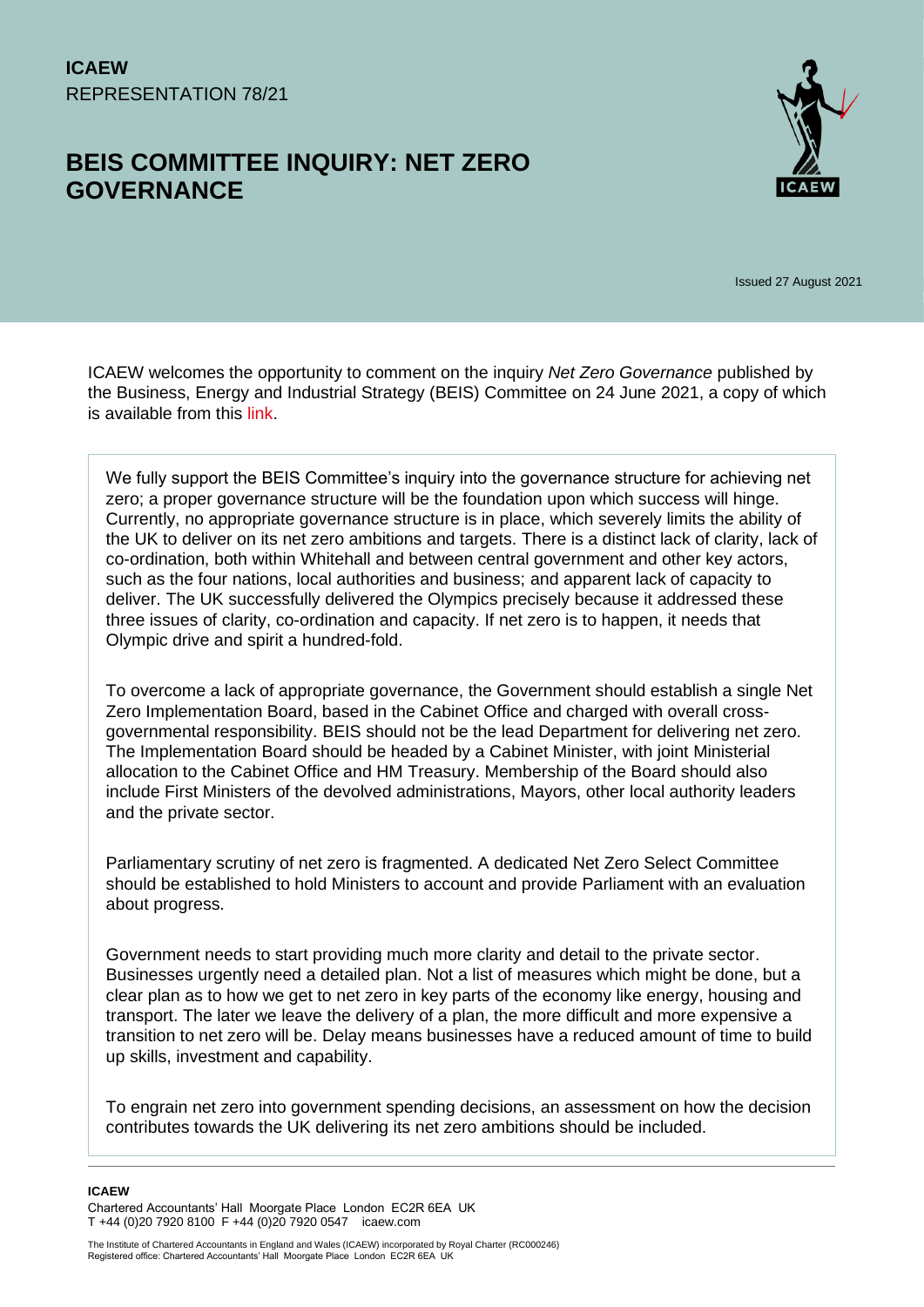#### **ICAEW REPRESENTATION 78/21 BEIS COMMITTEE INQUIRY: NET ZERO GOVERNANCE**

This response of 27 August 2021 has been prepared by ICAEW's Public Sector team, which supports members working in and with the public sector to deliver public priorities and sustainable public finances, including over 8,000 in ICAEW's Public Sector Community. ICAEW engages with policy makers, public servants and others to promote the need for effective financial management, audit and assurance, financial reporting and governance across the public sector to ensure public money is spent wisely.

ICAEW is a world-leading professional body established under a Royal Charter to serve the public interest. In pursuit of its vision of a world of strong economies, ICAEW works with governments, regulators and businesses and it leads, connects, supports and regulates more than 157,800 chartered accountant members in over 147 countries. ICAEW members work in all types of private and public organisations, including public practice firms, and are trained to provide clarity and rigour and apply the highest professional, technical and ethical standards.

© ICAEW 2021

All rights reserved

This document may be reproduced without specific permission, in whole or part, free of charge and in any format or medium, subject to the conditions that:

• it is appropriately attributed, replicated accurately and is not used in a misleading context;

• the source of the extract or document is acknowledged and the title and ICAEW reference number are quoted.

Where third-party copyright material has been identified application for permission must be made to the copyright holder.

For more information, please contact: representations@icaew.com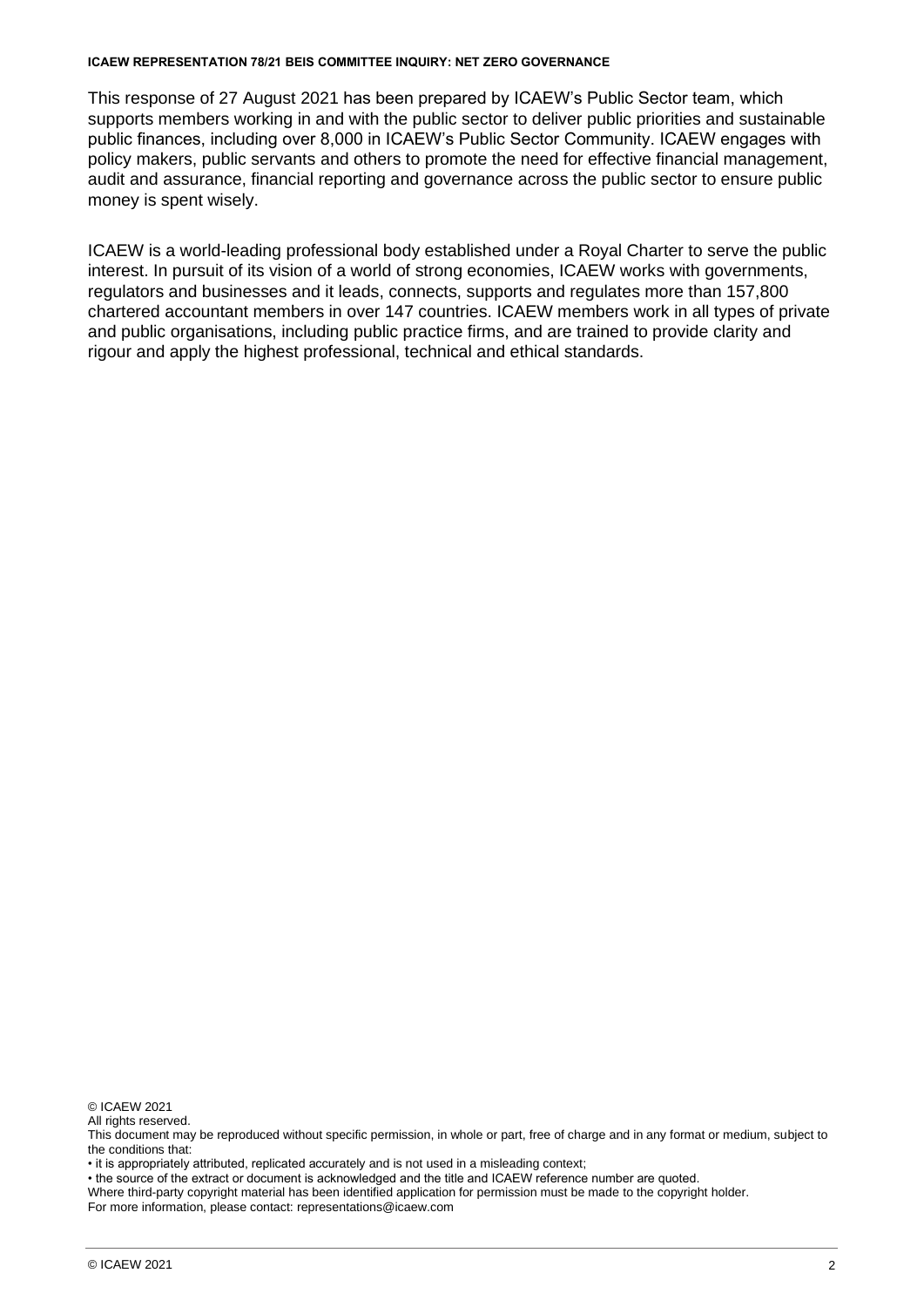# **KEY POINTS**

## **Climate must be a priority**

- 1. We welcome this inquiry into the Government's governance structure to deliver net zero. The transition to net zero will be challenging, both politically and economically, as some of the old ways of operating are phased out. There will be winners and losers but if we don't get this right, ultimately we will all be losers.
- 2. It is vitally important that a solid foundation is put in place to achieve the UK's ambition of net zero by 2050 and having a robust, inclusive and accountable governance structure is key to that. Chartered accountants play a role in managing, advising and reporting and should be a key part of the transition and we would welcome further dialogue in the future.

## **Cross-government responsibility**

- 3. The Government is, in our view, still operating too much in silos and we recommend having one Net Zero Implementation Board with overall cross-governmental responsibility. This board must have the authority to make decisions that could potentially affect departments and must be directly accountable to Parliament.
- 4. Some policies put in place for net zero may directly contravene objectives of some other departments or local authorities. Thought will need to go into how conflicting priorities will be resolved.

## **Detail is currently lacking**

- 5. The Government's ambitions to be a global leader in net zero, directed by the Prime Minister's clear personal interest, is admirable and could provide the foundation of strong governance and clarity. However, the Government's current modus operandi in relation to net zero seems more focused on generating headlines with ad hoc announcements rather than producing a clear and detailed strategy and plan (policy frameworks). We have seen plenty of target setting and feel-good commitments but little in the way of actual detail. The recently published hydrogen strategy is a start but crucial sectors such as transport and heating are missing.
- 6. COP26 could be used as a target date by which the plan for delivery of net zero should be in place – both in terms of the public and private sector roadmaps, but also the model for central government governance that other nations could adapt.
- 7. Businesses urgently need a detailed plan. Not a list of measures which might be done, but a clear plan as to how we get to net zero in key parts of the economy. We need a systems approach, as understood by engineers. This means that the plan is sourced on a sector-bysector basis, and that issues regarding synergies and trade-offs are debated and decided upon.
- 8. A delay in producing a plan means that businesses have a reduced amount of time to respond and gear up skills, investment and capability into their workforce, operations and supply chain. The later we leave the delivery of a plan, the more difficult and more expensive a transition to net zero will be to achieve.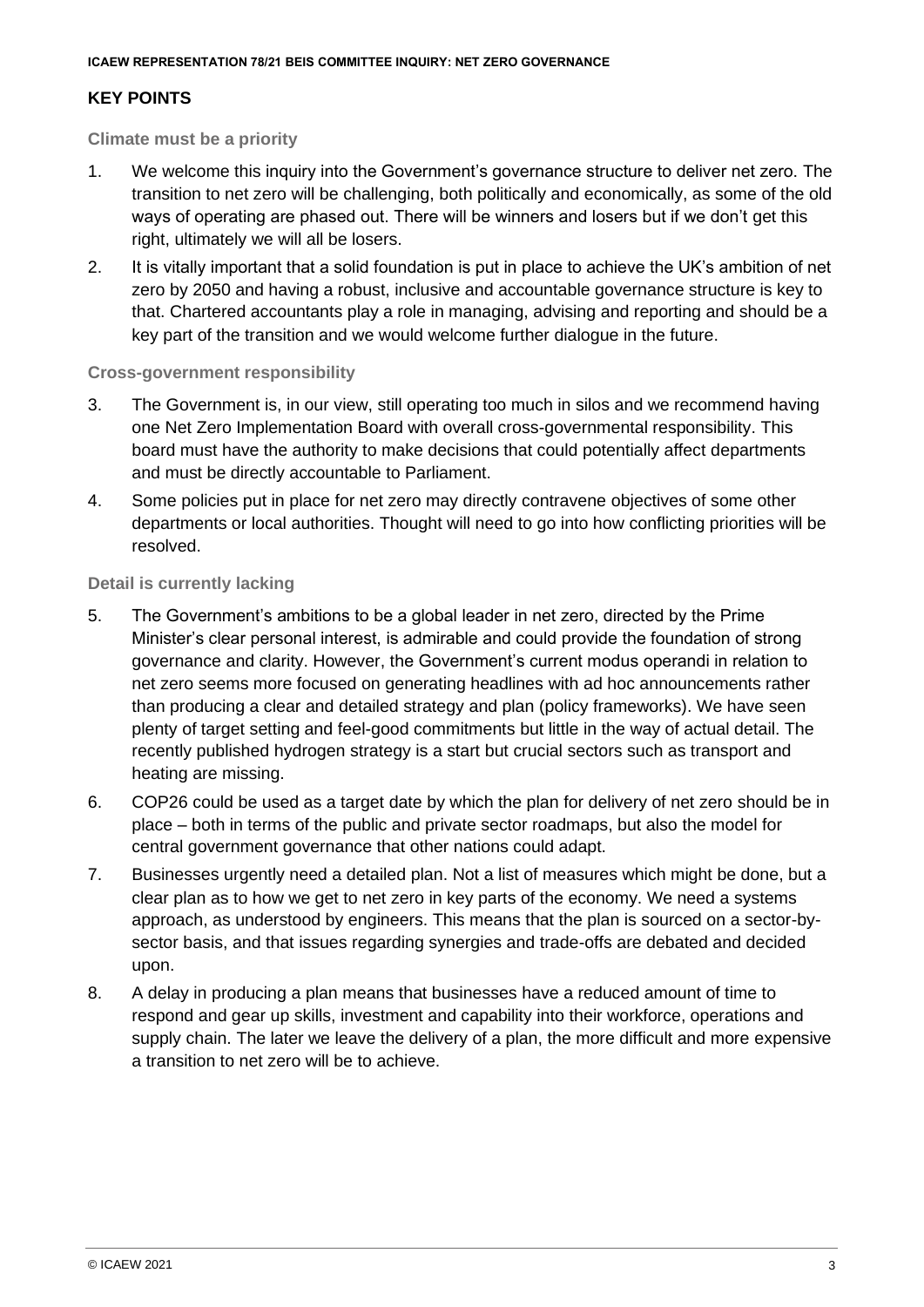# **ANSWERS TO SPECIFIC QUESTIONS**

#### *Question 1*

#### *What are the key requirements for a governance structure that can deliver cross-Government climate action at the pace, scale and over the duration required to meet the carbon budgets and the 2050 net zero target?*

- 9. Given the importance the Government has attached to achieving net zero, we would argue that the governance is severely lacking in light of the most important long term social and economic challenges the country faces. There is a distinct lack of clarity, lack of co-ordination and apparent lack of capacity.
- 10. The UK successfully delivered the Olympics precisely because it addressed these three issues of clarity, co-ordination and capacity. If net zero is to happen, it needs that Olympic drive and spirit a hundred-fold. The longer we leave it, achieving net zero will be more difficult, more costly and will undermine both the UK's competitiveness, job generating ability and will be regressive in that the poorest in society will be hit the hardest.
- 11. Currently there is no clear governance structure and different government departments are acting in silos. To address this, we urge the establishment of a single Net Zero Implementation Board, based in the Cabinet Office, with overall cross-governmental responsibility. This board should take on responsibility for responding to the recommendations/reports from the Climate Change Committee and must be accountable to Parliament. Decision making by this body must be made with authority – and the cost implications must be dealt with by HMT via budgeting.

# *Question 1a.*

#### *Are the Government's existing net zero governance structures effective in this role, both in terms of co-ordination across Whitehall, and coordination with the devolved administrations and local and regional authorities?*

- 12. No. We find it very surprising, but telling, that the BEIS consultation does not provide information on the existing net zero governance structures. We had to look to an NAO report (*[Achieving net zero](https://www.nao.org.uk/wp-content/uploads/2020/12/Achieving-net-zero.pdf)*, page 30) to find an NAO compiled structure, which is, in our view, incomplete. The lack of clarity on existing governance structures is hindering and delaying progress.
- 13. The NAO recently set out in a report that local authorities need a single point of contact in central government [\(NAO report\).](https://www.nao.org.uk/report/local-government-and-net-zero-in-england/) Many local authorities have declared climate emergencies and they have an important part to play, as a result of the sector's powers and responsibilities for waste, local transport and social housing, and through their influence in local communities. The NAO report states that "*there are serious weaknesses in central government's approach to working with local authorities on decarbonisation, stemming from a lack of clarity over local authorities' overall roles, piecemeal funding, and diffuse accountabilities. This hampers local authorities' ability to plan effectively for the long-term, build skills and capacity, and prioritise effort. It creates significant risks to value for money as spending is likely to increase quickly."*
- 14. It is not clear how central government is working with devolved administrations. The United Kingdom should work together on this and have a single set of rules, processes and targets.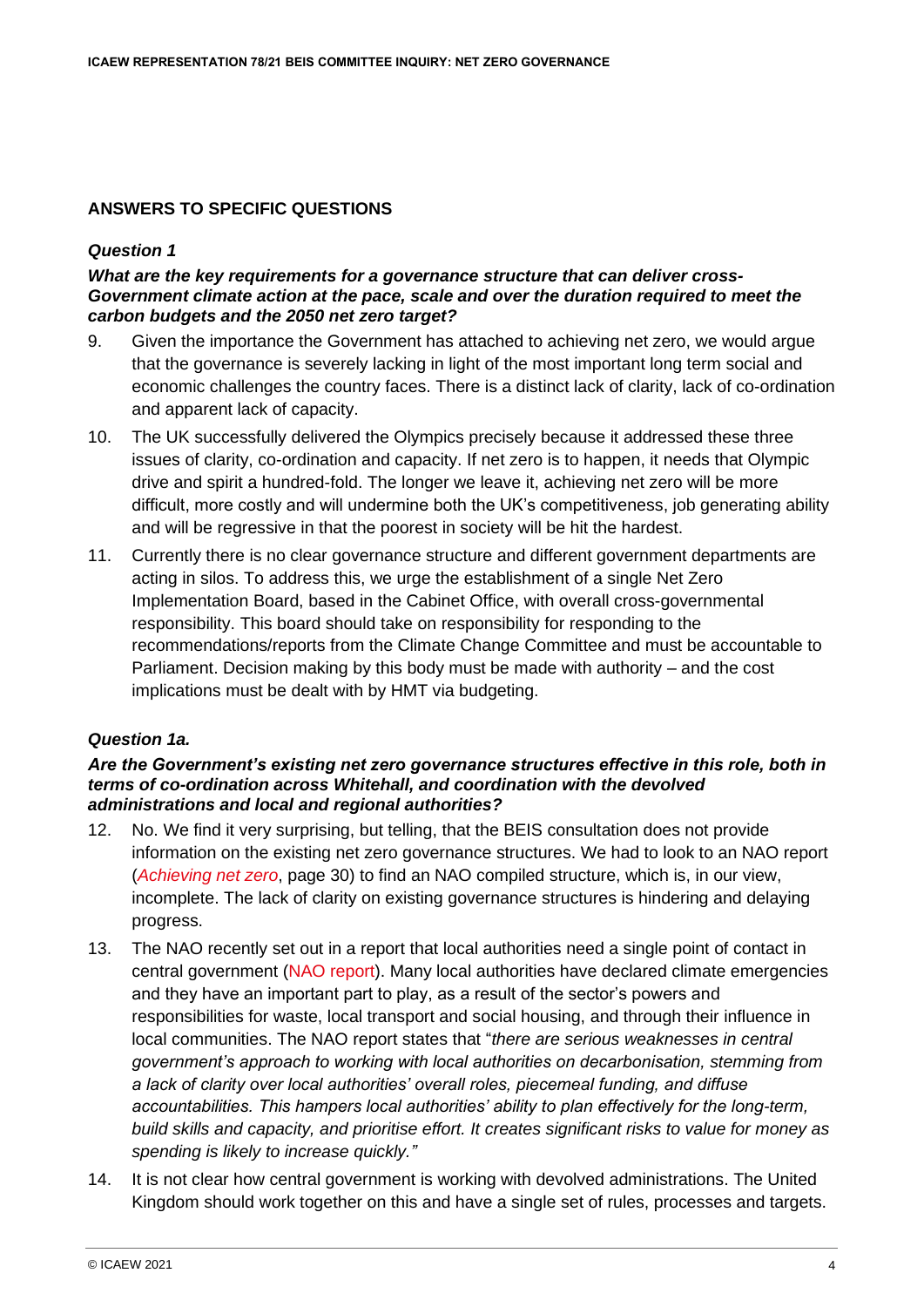If net zero is handled like COVID-19 with different rules coming into play at different times, it will undermine confidence and ultimately slow down progress.

# *Question 1b.*

# *What alternative governance structures could be established to coordinate and deliver cross-Government action on climate change more effectively?*

- 15. BEIS is not the department to lead on net zero in our opinion. There needs to be a strong and capable team, sat in the centre of government, coordinating action and addressing Treasury concerns about costs and adverse impact upon revenue. That being the case, a high-profile Net Zero unit, powered by the Implementation Board, needs to be established in the Cabinet Office, headed by a senior Cabinet Minister that sits in both the Cabinet Office and the Treasury. This joint Ministerial appointment is necessary both to drive governmental coordination via the Cabinet Office, as well as addressing the Treasury's concerns about costs.
- 16. Public sector and private sector stakeholders must be involved in the decision-making process via the Implementation Board. There is a distinct lack of coordination between central and local government, and between the four nations of the UK. We would recommend that a strong governance structure aimed at delivering a successful transition to net zero should ensure membership of the Implementation Board includes First Ministers of the four nations and Mayors, as well as representatives of local authorities and the private sector.
- 17. Since this is a cross government ambition it can't possibly be the responsibility of only one department. The impact of the actions of one department on another government entity or department must also be taken into consideration. For example, the consequences of HMRC increasing landfill tax leads to greater unregulated tipping, which local government has to pay for. Climate change responsibilities must be held jointly by a number of departments and how the activity and spend in one department directly or indirectly affects the activity and spend in another department must be a key consideration in delivering effective climate change action.

# *Question 1c.*

# *What metrics should the Government use to measure their progress towards net zero?*

- 18. The metrics used should be in line with those used by the private sector and adapted as appropriate. These metrics must be capable of being independently audited to ensure trust and accountability. Leaders in central and local government must understand these metrics and their role in achieving the KPIs.
- 19. Regarding the reporting of climate related information including metrics, KPIs etc, these need to be developed for all government entities since having consistent and comparable information will be very important. At the Whole of Government level, it should be able to report on total progress towards net zero by the public sector. The ESG reporting landscape is developing at pace and we note that BEIS has recently mandated TCFD disclosures for the private sector. We also believe that public sector entities should be adopting these disclosure requirements.

# *Question 2*

*What governance structures would enable HM Treasury to give greater priority to the net zero target and the carbon budgets in its financial and economic decisions?*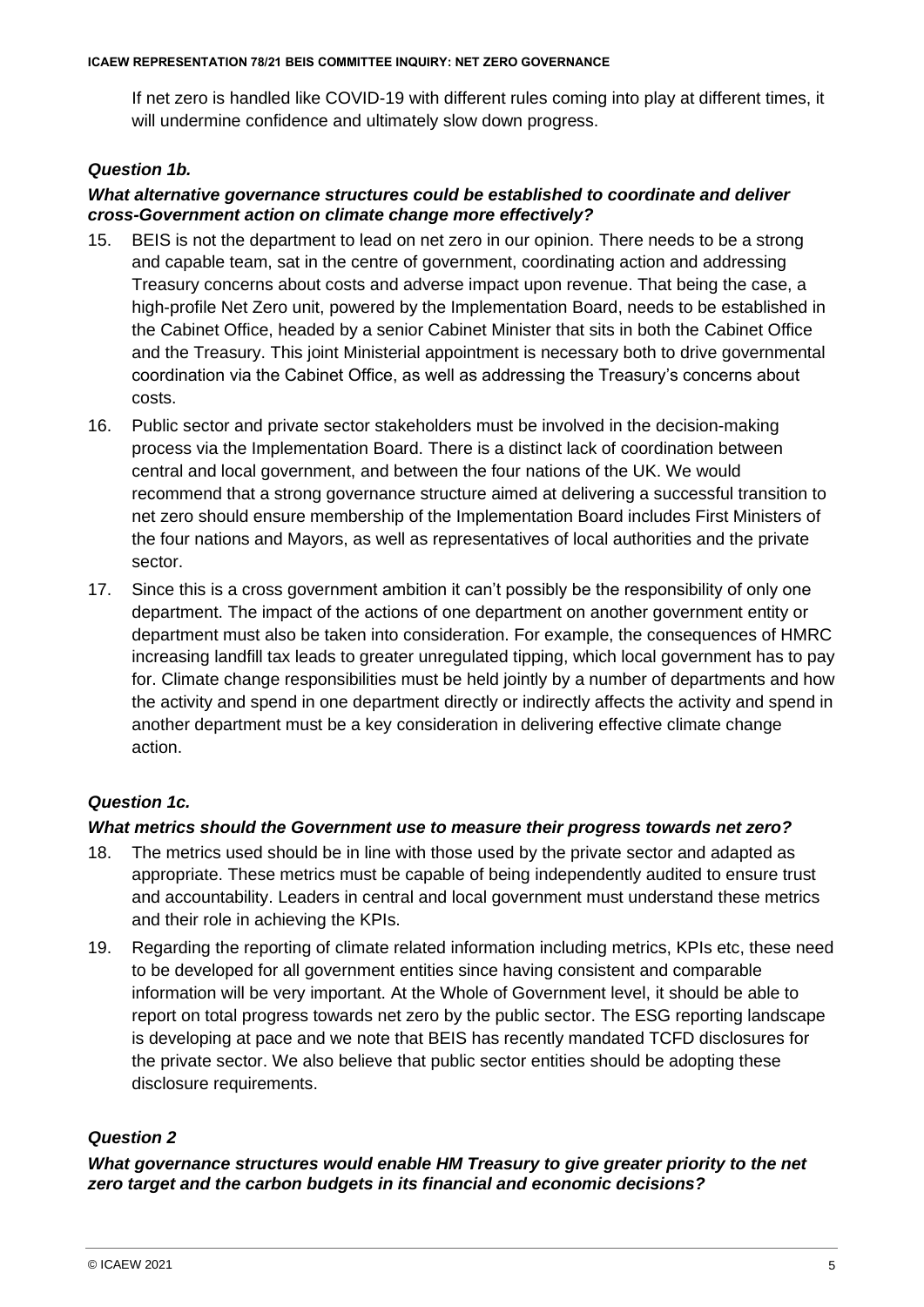#### **ICAEW REPRESENTATION 78/21 BEIS COMMITTEE INQUIRY: NET ZERO GOVERNANCE**

20. If there were a steering group set up to manage the net zero target, then clearly HMT would be part of this group and as such the net zero target and carbon budgets would naturally be given greater priority.

# *Question 2a.*

# *How could HMT better ensure that spending decisions contribute to achieving net zero in the long term?*

- 21. HMT has recently revised the Green Book and these revisions were expected to ensure that net zero ambitions were incorporated into spending decisions. However, HMT's role is not to micromanage spending projects. It is essential if considerations of sustainability and climate change are engrained into decision making into account that all approved spending must take net zero into consideration, spelling out clearly how the decision contributes towards the UK delivering its net zero ambitions.
- 22. HMT have recently created new teams concentrating on balance sheet management having a longer-term view of public sector financial sustainability. Net zero could be incorporated into the balance sheet management priorities - particularly if a long-term fiscal planning approach were adopted.

## *Question 3*

*What signals and support does business need from the Government in order to deliver cross-economy decarbonisation in line with the carbon budgets and the net zero target? What delivery function should Government provide itself and are relevant regulatory bodies mandated and resourced effectively to deliver on Government priorities?*

*a) How do policy and regulatory signals and support vary between Government Departments (and how have they varied over time)? How is this affecting business activity on climate change?*

## *b) Should Ofgem play a greater role in delivering on net zero and, if so, what changes are required to deliver this?*

- 23. Businesses require clarity and stable frameworks, to ensure that they can invest in capacity, training and product development – this is happening only on an ad hoc basis at the moment.
- 24. Businesses urgently need a detailed plan. Not a list of measures which might be done, but a clear plan as to how we get to net zero in key parts of the economy like energy, housing and transport. For the last two, the absence of any announcements of this is limiting the scope to deliver the necessary changes to decarbonise the housing and transport sectors.
- 25. We need a systems approach, as understood by engineers. This means that the plan is sourced on a sector-by-sector basis, and that issues regarding synergies and trade-offs are debated and decided upon. We don't seem to have this at all.
- 26. We have mentioned the Olympics as a successful example of what can be achieved. Another good example is the development of the UK offshore wind sector. The factors at play within this specific sector – long-term and stable frameworks, consensus across governments of different complexions, industrial policies emphasising co-operation between government and business, and strong governance via the Offshore Wind Industrial Council – means that we are now world leaders in this field, creating jobs in formerly deindustrialised areas in the north and east of the UK. As a result, the cost of energy produced by this sector has come down by about two-thirds. The UK offshore wind sector should act as a blue-print in how government can nurture fledgling industries with the right subsidies and tax incentives.
- 27. In our view, Ofgem has a key role to play in enabling the transition to net zero. We recommend amending Ofgem's statutory mandates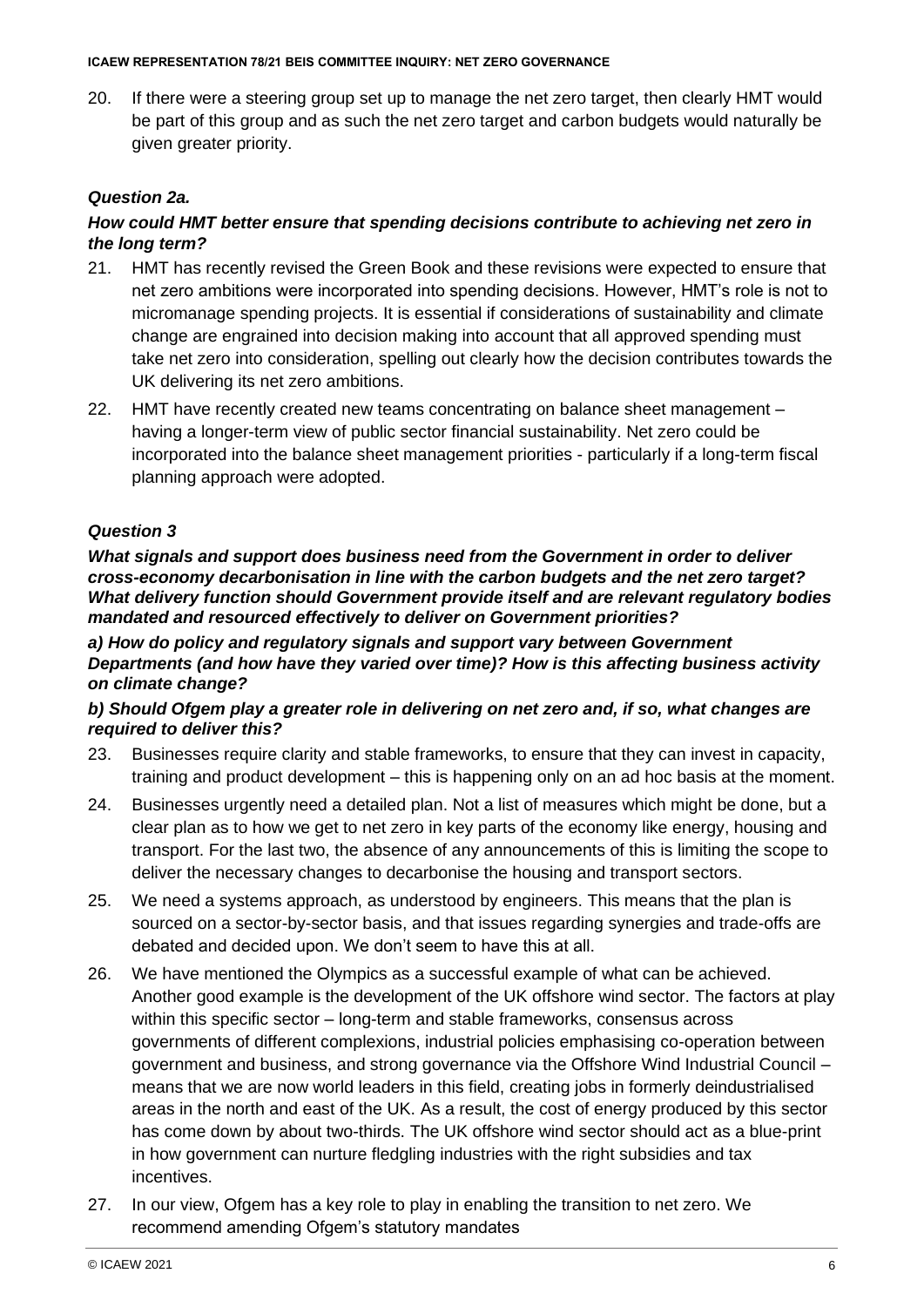[\(https://www.ofgem.gov.uk/publications/our-powers-and-duties\)](https://www.ofgem.gov.uk/publications/our-powers-and-duties) to include achieving net zero as one of its objectives, similar to how it has to ensure long-term security of supply.

# *Question 4*

#### *The BEIS Committee will be working with the Environmental Audit Committee on this inquiry and inviting guests from other select committees. We are also interested in comments on the effectiveness of current parliamentary scrutiny arrangements for climate change and proposals to improve this.*

- 28. The phrasing of the question clearly indicates that a cross governmental approach must be adopted if the net zero target is to be achieved and indeed if that ambition is to be appropriately scrutinised by parliament.
- 29. However, parliamentary scrutiny of the path to net zero is somewhat fragmented in our view. A dedicated Net Zero Select Committee should be established to hold Ministers to account and to provide Parliament with an evaluation about progress against milestones. To this effect, we would also recommend that the Climate Change Committee inform the Net Zero Select Committee as part of their role in advising the UK Government on emissions targets and to report to Parliament on progress made in reducing greenhouse gas emissions.
- 30. The current method of holding to account those charged with governance via various select committees has variable success. In our view the biggest stumbling block is a tendency for not following up any poor departmental responses to the various actions coming out of select committee hearings. Indeed, departments need to act on the committee reports much more effectively and there needs to be much better follow up. There appear to be no consequences for poor performance or non-performance which should be reviewed.
- 31. Lastly, it will be probable that select committees will need to start bringing in more expert advice to measure and assess progress in relation to net zero given some of the technical aspects of this subject matter. We recommend that government considers how this expertise might be resourced.

# **Other points to note**

#### **Late reports**

32. Already several key reports are late and there appears to be no pressure upon government to produce these in a timelier fashion. Examples of missing reports include the Greening Government Commitments for 2021-2026 and HMT's final net zero report. Both were promised in Spring 2021. Whilst there have been other pressing commitments arising from the pandemic, the net zero commitment must be classified as of huge priority.

#### **People: skills, knowledge and experience**

- 33. The BEIS select committee, in reviewing the net zero governance structure, should also be asking themselves who is going to do the work. The governance structure itself is only a framework to allocate tasks and responsibilities to people and to establish reporting lines. It will all ultimately come down to there being sufficient capacity and capability.
- 34. Given the strains placed on the civil service during COVID-19, Brexit and the 2008/09 financial crisis we have some concern whether there are enough specialists in place and whether training will be provided to up-skill the workforce to be equipped for the challenges ahead. Given the long-term nature of achieving net zero, the Government should not seek to plug skills shortages by paying for consultants, as is the current preferred option.